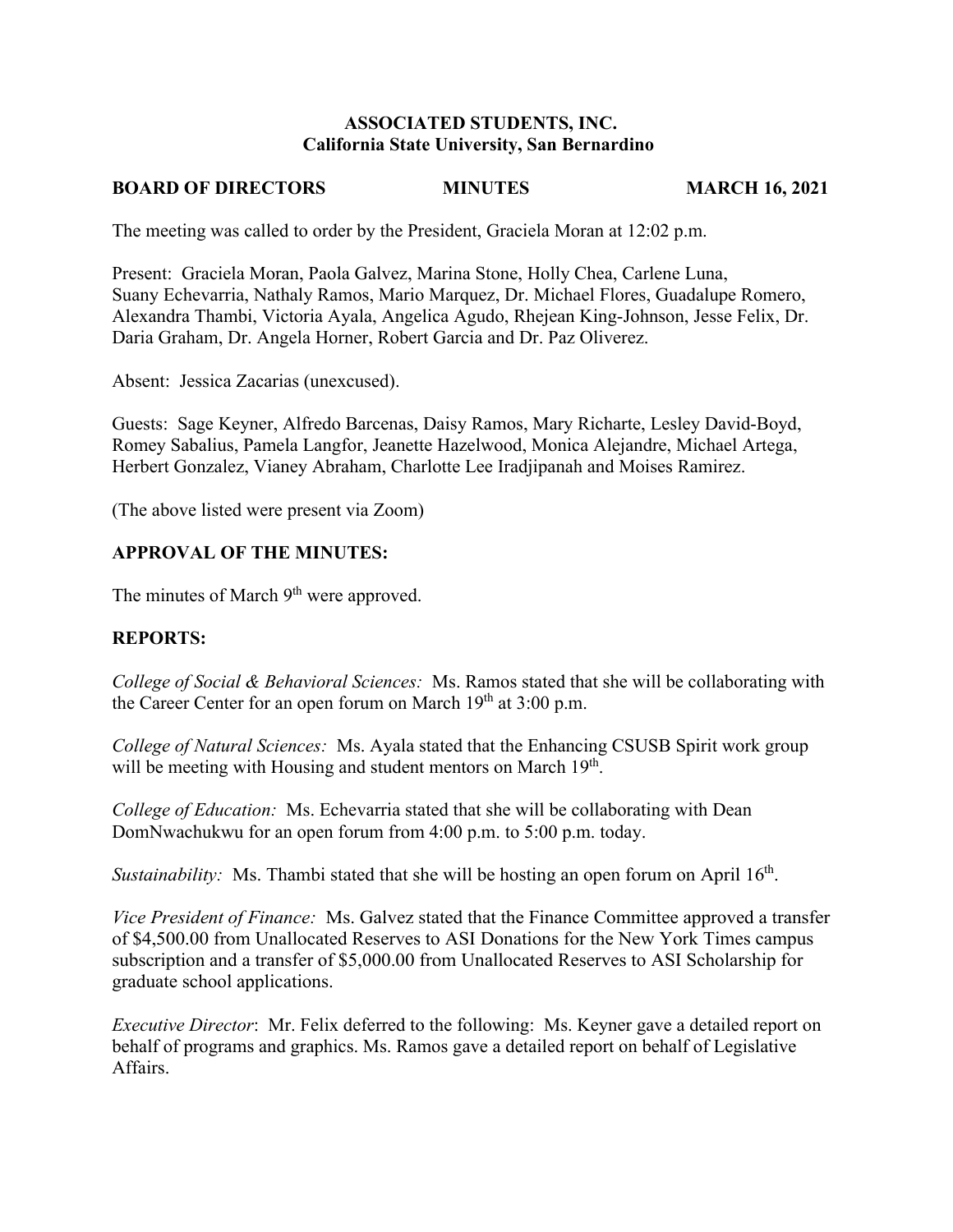*President:* Ms. Moran stated that the Campus Safety work group met to discuss safety initiatives.

## **Time Certain: (12:10 p.m.)**

## **GUEST SPEAKER:**

Ms. Moran deferred to Ms. Langford who introduced Romey Sabalius, CSU Trustee to the Board members.

Mr. Sabalius commended the Board for their hard work. He explained that the Board of Trustees adopt regulations and policies governing the entire CSU system and as a Faculty Trustee he is fighting against increasing tuition due to budget shortfalls. He encouraged the Board to be cautious about administration proposals. He urged the Board that whenever they stand up for something to consider the greater good rather than themselves.

Dr. Horner expressed her concern with tuition waivers not offered at the graduate level. Ms. Moran commended Dr. Horner for her advocacy.

# **ADOPTION OF AGENDA:**

M/S Ayala/Felix: To remove BD 32-21 from the agenda. Passed unanimously.

The agenda was adopted as amended.

## **Time Certain: BD 24-21 (12:10 p.m.)**

## **BD 24-21 M/S Felix/Echevarria: Review of CSUSB Campus Repopulation Strategy Fall 2021.**

Dr. Oliverez gave a brief presentation on the CSUSB campus repopulation strategy. They are working on making CSUSB a vaccination distribution site. It is anticipated that a 50% return for in-person classes will be implemented for Fall 2021.

Discussion ensued.

Ms. Ayala inquired whether the CSUSB and Palm Desert Campus are equipped with technology for students who will continue to take virtual classes. Dr. Oliverez stated that cameras are being installed in every classroom at both campuses.

Dr. Horner stated that the max capacity needs to be adjusted to percent capacity of a room since 20 people in a small room is not the same as 130 people in a large room.

Mr. Marquez inquired whether this strategy would include mask-wearing and social distancing guidelines. Dr. Oliverez stated that guidelines would be implemented.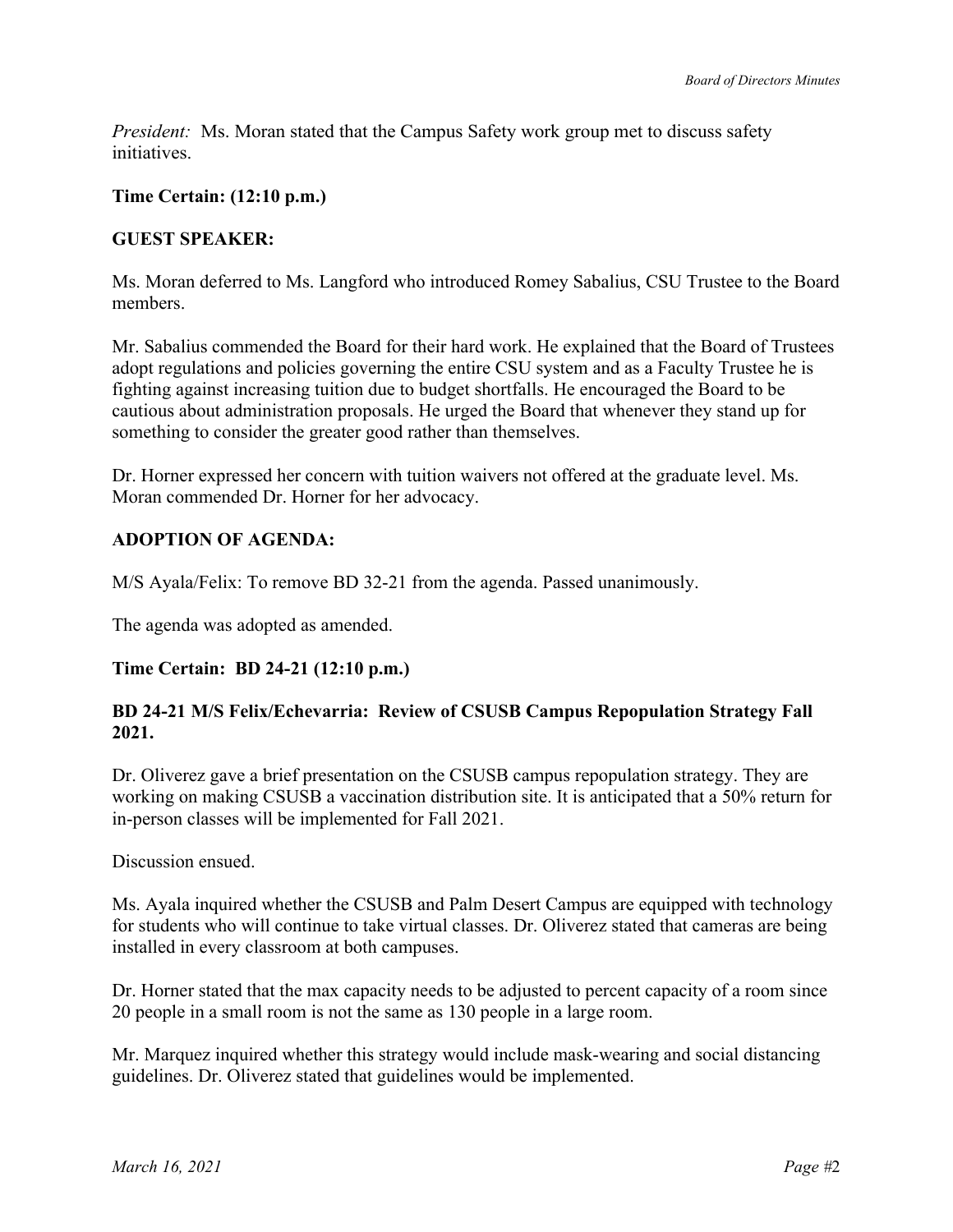Ms. Galvez left the meeting due to a meeting conflict.

M/S Felix/Echevarria: To table BD 24-21 until next week's meeting. Passed unanimously.

Dr. Oliverez left the meeting due to a meeting conflict.

Ms. Luna left the meeting due to a class conflict.

### **OLD BUSINESS:**

## **BD 22-21 M/S Felix/Echevarria: Permission to advocate for more traditional sporting events (alcohol, tailgate, etc).**

M/S Felix/Thambi: To table BD 22-21 until next week's meeting. Passed unanimously.

#### **NEW BUSINESS:**

## **BD 25-21 M/S Felix/Romero: Permission to transfer \$20,000.00 from Unallocated Reserves to Grant & Service Programs - ASI Donations (660723-RN001-A4700) for PDC Peer Mentors.**

Mr. Felix deferred to Dr. Davidson-Boyd.

Dr. Davidson-Boyd gave a brief presentation on the Undergraduate Student Success Studio at the Palm Desert Campus. She stated that the department is currently unable to pay student salaries due to a lack of funds.

Ms. Echevarria inquired whether they have investigated funding the PDC peer mentors through work study. Dr. Davidson-Boyd stated that since they are instructional assistants, they are not eligible for work study on campus.

Ms. Ayala spoke in favor of this item.

Passed (13/0/0).

## **BD 26-21 M/S Felix/Ayala: Permission to transfer \$5,750.00 from Unallocated Reserves to Grant & Service Program - ASI Donations (660723-RN001-A4700) for class gift for the Spring 2021 graduates.**

Mr. Felix deferred to Mr. Arteaga.

Mr. Arteaga gave a brief presentation on the design and cost associated with the pins.

Ms. Ayala and Ms. Romero spoke in favor of option B for the design of the pins.

M/S: Felix/Echevarria: To amend the item to read, "Permission to transfer \$5,750.00 from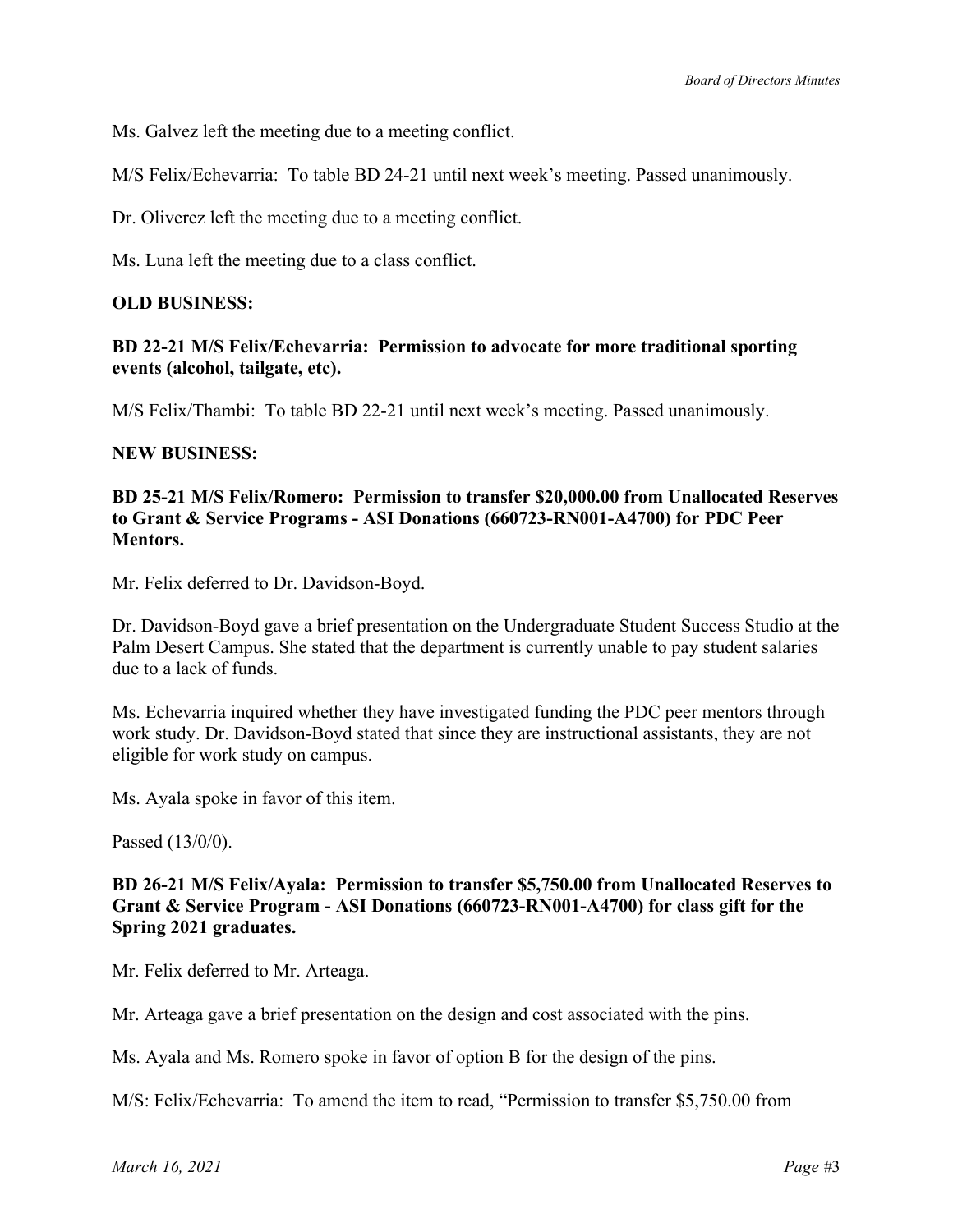Unallocated Reserves to Grant & Service Program - ASI Donations (660723-RN001-A4700) for the approval of class gift pin Option B for the Spring 2021 graduates contingent upon the approval of the marketing materials made by the Executive Committee." Passed.

Ms. Echevarria stated that she and other Board members expressed their concerns with funding this in the future. They prefer that ASI use student fees in the best way possible in order to be prepared for future financial matters.

Vote on motion as amended passed (12/0/1).

## **BD 27-21 M/S Felix/Ayala: Permission to transfer \$25,000.00 from Unallocated Reserves to Grant & Service Programs - ASI Scholarship (609821-RN001-A4701-20126) for Endowment Scholarship.**

Mr. Felix deferred to Ms. Alejandre.

Ms. Alejandre gave a brief presentation on the endowment scholarship. She stated that endowments create an enduring legacy for the donor while transforming the future of students and faculty who teach and mentor them.

Discussion ensued.

Ms. Echevarria inquired whether there is a certain amount required to create an endowment. Ms. Alejandre stated that the minimum for new endowments is \$25,000.00.

Ms. Ayala inquired into how students could apply for the scholarship. Ms. Alejandre stated that students could apply through the MyCoyote portal.

Passed (12/0/1).

## **BD 28-21 M/S Felix/Romero: Permission to transfer \$53,750.00 from Unallocated Reserves to Grant & Service Programs - ASI Scholarship (609821-RN001-A4701-20126) for ASI Scholarship.**

M/S: Felix/Echevarria: To amend the item as follows: "Permission to transfer \$54,000.00 from Unallocated Reserves to Grant & Service Programs - ASI Scholarship (609821-RN001-A4701- 20126) for ASI Scholarship." Passed.

Mr. Felix stated that the purpose of this item is to provide students with scholarships.

Discussion ensued.

Vote on motion as amended passed (12/0/1).